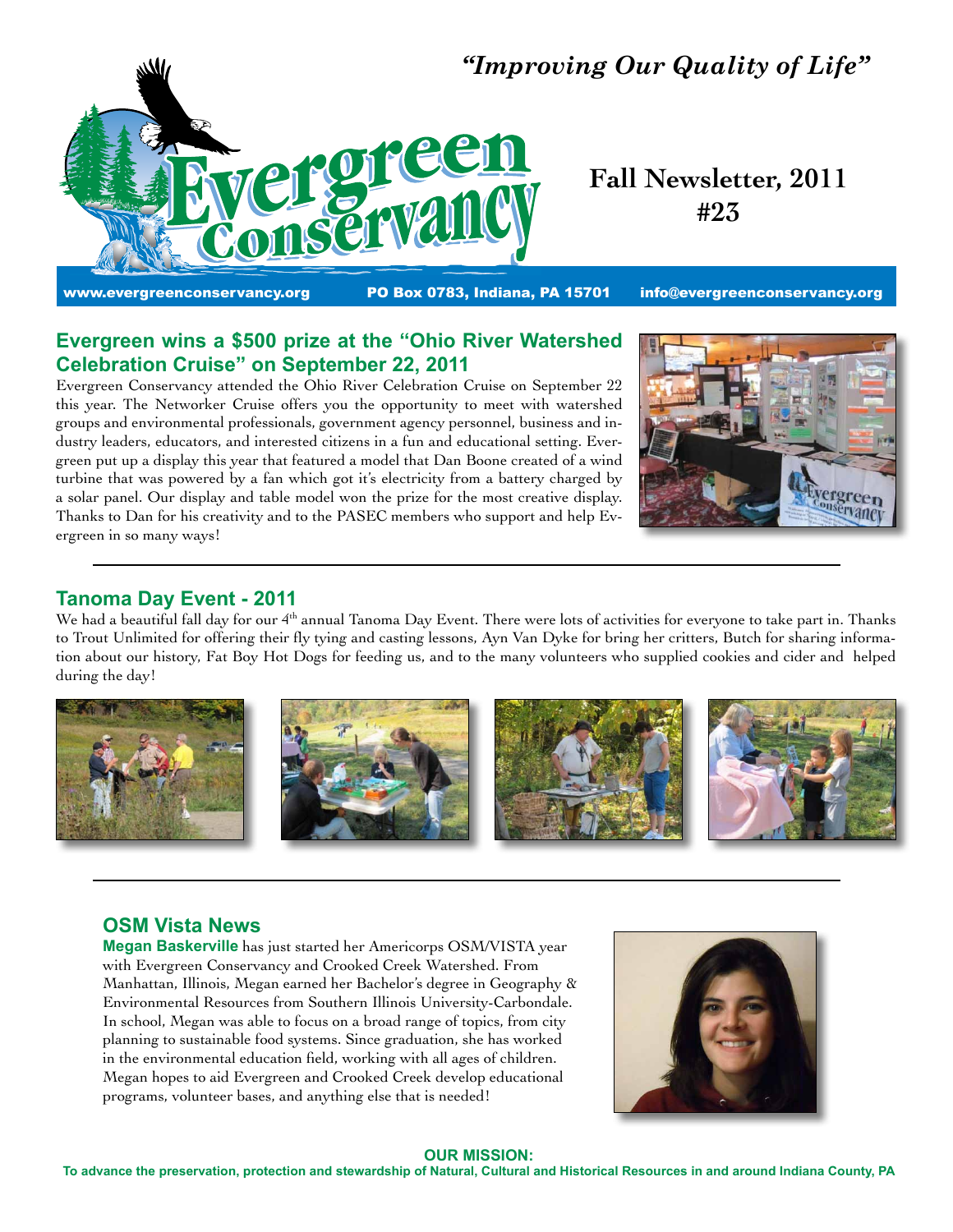# **Environmental Education News**

#### **IUP students visit Tanoma**

Students from IUP geology and biology classes came to Tanoma this fall to learn about AMD and treatment systems. They learned about the passive treatment system and observed water testing procedures. We are very pleased that professors are using Tanoma is their programs to do field trips.

### **An art class form Auberle from McKeesport, PA visits Tanoma**

The boys from Auberle came out to Tanoma for the day to tie dye t-shirts and make chalk using Iron oxide. We took a walk to look at plants and trees so the guys could take pictures to use later in art projects. We all had fun working together!

#### **Girl Scout Leaders learn about water activities**

Cindy Rogers accompanied Adam Cotchen, from the Indiana County Conservation District, in October to do a training session in Blairsville with a group of Girl Scout leaders. Adam gave an informative presentation on macro-invertebrate activities and Cindy did a short presentation on Tanoma and our water monitoring initiative.

#### **Dan Boone and Cindy Rogers present at a Kiwanis Club Meeting in October**

Dan and Cindy were pleased to present information about Evergreen Conservancy at a Kiwanis meeting in October. They were very interested in Dan's presentation on renewable energy and our water monitoring initiative. We hope to work with them in the future doing environmental education programs.

# **Evergreen Conservancy Project Updates**

Visit our web site to learn more about these projects… www.evergreenconservancy.org

#### **Tanoma:**

Work should be completed by the end of the year to fix the overflow problem and install additional weirs to help with flow. The pipe system coming into the first pond will be changed to hopefully increase the dissolved oxygen levels in the pond.

#### **Water Monitoring:**

- Our datalogger water monitoring project is continuing to gain momentum as we continue to install dataloggers and train more volunteers on the data collection process in the field. We have now installed 20 dataloggers and are working with a second group of volunteers to download data on a second loop.
- If you have a creek of concern or would like to volunteer with this project please let us know. We would appreciate volunteers to help with the installations and also to help go out once or twice a month to download the data.
- If you are interested in becoming a water monitoring volunteer with this project, please contact us at info@evergreenconservancy.com. Time commitments vary, and we are looking for volunteers to come on our bimonthly uploads when their schedule allows!

# **Evergreen Conservancy – Grant Work**

We continue to work on our Colcom and Growing Greener Grants. We are purchasing and installing data loggers. Our web site created by IUP to keep our data is up and running.

Our Sprout Fund /Spring Grant is almost completed. We have purchased a variety of environmental educational materials and put them to work all year with many different groups of children and adults.

We applied for and received a quick response grant from WPCAMR to fix some structural problems at Tanoma. This work should be completed the end of the year, weather permitting. This will hopefully take care of a few issues and help the passive treatment system.

#### **WHAT WE CONSERVE:**







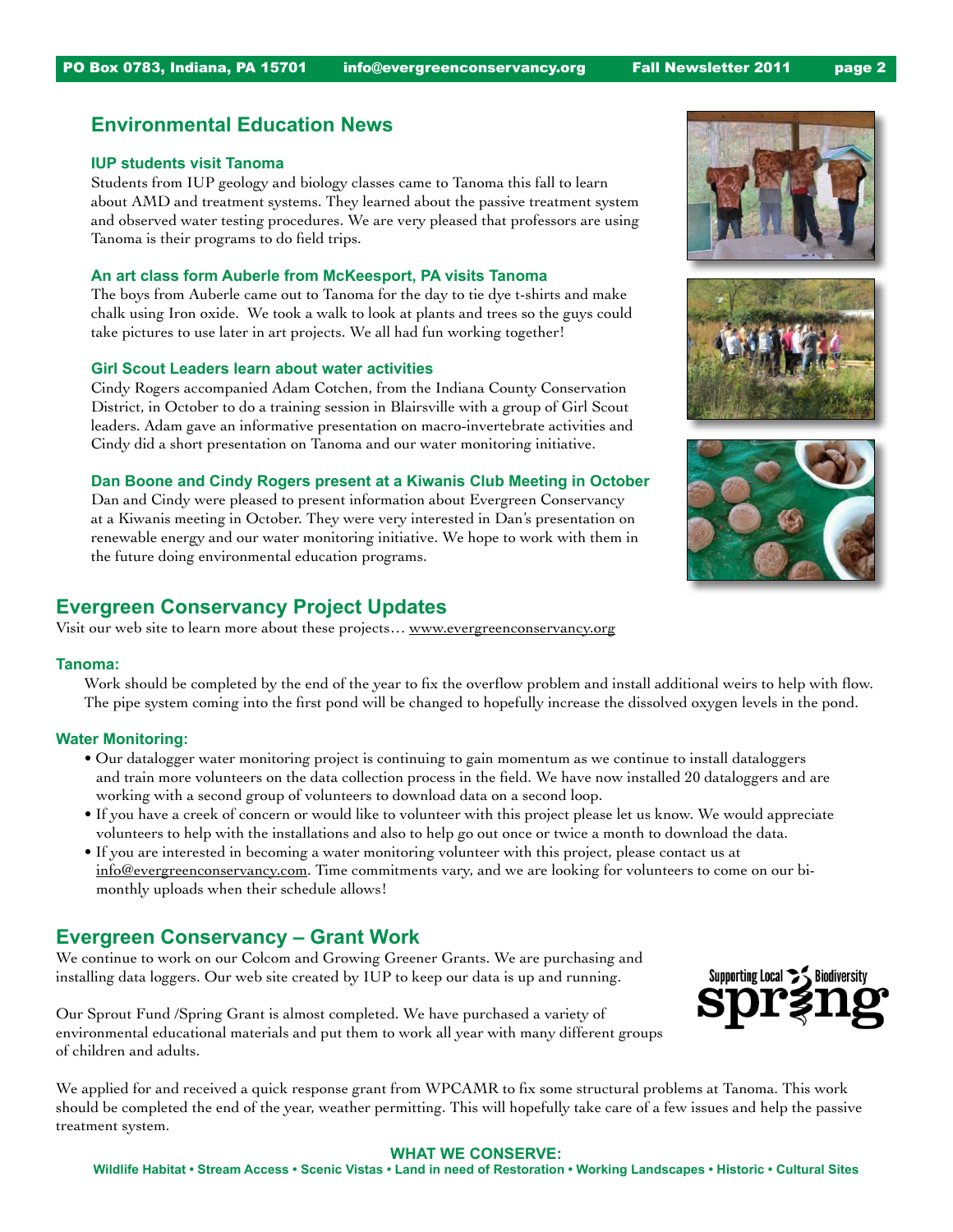Evergreen Conservancy www.evergreenconservancy.org Fall Newsletter 2011 page 3

If you believe that we need to protect our planet, visit www.GoodPawsGoodCause.org, an on-line store for good people and good pets! 10% of every Fur The Earth™ purchase benefits Evergreen Conservancy and The Conservation Fund.

**Thanks to GoodPawsGoodCause for their year-end donation to Evergreen Conservancy.**

# **You can help! – Adopt a Bridge**

Would you like to adopt a bridge, or part of a bridge, as a donation to support Evergreen Conservancy? Each of the bridges cost \$650. We will put names of contributors on each bridge or a name in memory of a loved one.

> **Please send contributions to: Evergreen Conservancy, P.O. Box 0783, Indiana, PA 15701**

# **Iron Oxide Art Initiative – Art Cleans our Streams!**

Evergreen Conservancy partnered with the Indiana Arts Council to create art from iron that is removed from the water. Instead of polluting our streams it is being turned in to incredible art projects. This summer we sent out dried iron oxide that we collected and dried to artists in and outside of our county to try to incorporate it into their art. They took the challenge seriously. We have recently received the result of these projects and we were stunned by the variety, creativity and quality of the art work. We received pottery, fiber art, paintings, silk scarves, dyed wool, knitted items, and multi-media works. We debuted these items at the Indiana Free Library's Evening in the Stacks on Friday November 4th. After that they will be in Michael B's Shoe store front window from November  $16<sup>th</sup>$  until December6<sup>th</sup>. On December<sup>7st</sup> they will be taken to the Indiana Arts Council's annual meeting for their final viewing. The public will have a chance to bid on all of these items at each location mentioned above. PLEASE COME OUT TO SEE and BID ON THESE ART PIECES. You can see all the pieces on our web site; the bids will be awarded on December 7<sup>th</sup>. The proceeds will support Evergreen Conservancy and the work we do in Indiana County to protect and preserve our natural resources and provide environmental educational programs.

| <b>Search of Davis with Lines Cardia</b><br>The City contract survey that are start every line<br>Found 21, Yelly, Ken 2) responsibility " to product more (all simpless heads) is made $2^{\circ}$ for $2^{\circ}$<br>East 4 '95, Gold look for '9 and of put it with the first<br>$\frac{1}{\left\{ \frac{1}{1 + \left( \frac{1}{1 + \left( \frac{1}{1 + \left( \frac{1}{1 + \left( \frac{1}{1 + \left( \frac{1}{1 + \left( \frac{1}{1 + \left( \frac{1}{1 + \left( \frac{1}{1 + \left( \frac{1}{1 + \left( \frac{1}{1 + \left( \frac{1}{1 + \left( \frac{1}{1 + \left( \frac{1}{1 + \left( \frac{1}{1 + \left( \frac{1}{1 + \left( \frac{1}{1 + \left( \frac{1}{1 + \left( \frac{1}{1 + \left( \frac{1}{1 + \left( \frac{1}{1 + \left( \$<br><b>Property and in company has a financial constitution and the company of the company of the company of the company</b><br>and hunting and al stand (12 station has).<br><b>INTEREST PARTNERS</b><br>and a shidewive such angituded<br>the competitive here. |  |  |
|---------------------------------------------------------------------------------------------------------------------------------------------------------------------------------------------------------------------------------------------------------------------------------------------------------------------------------------------------------------------------------------------------------------------------------------------------------------------------------------------------------------------------------------------------------------------------------------------------------------------------------------------------------------------------------------------------------------------------------------------------------------------------------------------------------------------------------------------------------------------------------------------------------------------------------------------------------------------------------------------------------------|--|--|
|---------------------------------------------------------------------------------------------------------------------------------------------------------------------------------------------------------------------------------------------------------------------------------------------------------------------------------------------------------------------------------------------------------------------------------------------------------------------------------------------------------------------------------------------------------------------------------------------------------------------------------------------------------------------------------------------------------------------------------------------------------------------------------------------------------------------------------------------------------------------------------------------------------------------------------------------------------------------------------------------------------------|--|--|

# **Join Evergreen Conservancy Today!**

Support the all-volunteer Evergreen Conservancy and its mission through your membership.

| Address: The Communication of the Communication of the Communication of the Communication of the Communication of the Communication of the Communication of the Communication of the Communication of the Communication of the | E-mail: The contract of the contract of the contract of the contract of the contract of the contract of the contract of the contract of the contract of the contract of the contract of the contract of the contract of the co |
|--------------------------------------------------------------------------------------------------------------------------------------------------------------------------------------------------------------------------------|--------------------------------------------------------------------------------------------------------------------------------------------------------------------------------------------------------------------------------|
|                                                                                                                                                                                                                                |                                                                                                                                                                                                                                |
|                                                                                                                                                                                                                                |                                                                                                                                                                                                                                |
| Membership Levels:                                                                                                                                                                                                             |                                                                                                                                                                                                                                |
| \$45                                                                                                                                                                                                                           | toteen Con-<br>\$70<br>\$100                                                                                                                                                                                                   |
| \$1 Youth (17 and under) \$1 Youth (17 and under) \$25. Susiness/Org                                                                                                                                                           |                                                                                                                                                                                                                                |
| Additional Donation: \$                                                                                                                                                                                                        |                                                                                                                                                                                                                                |
| Complete this form and send check to:                                                                                                                                                                                          |                                                                                                                                                                                                                                |
| Evergreen Conservancy, PO Box 0783, Indiana, PA 15701                                                                                                                                                                          | Timproving our Quality<br>of Life                                                                                                                                                                                              |